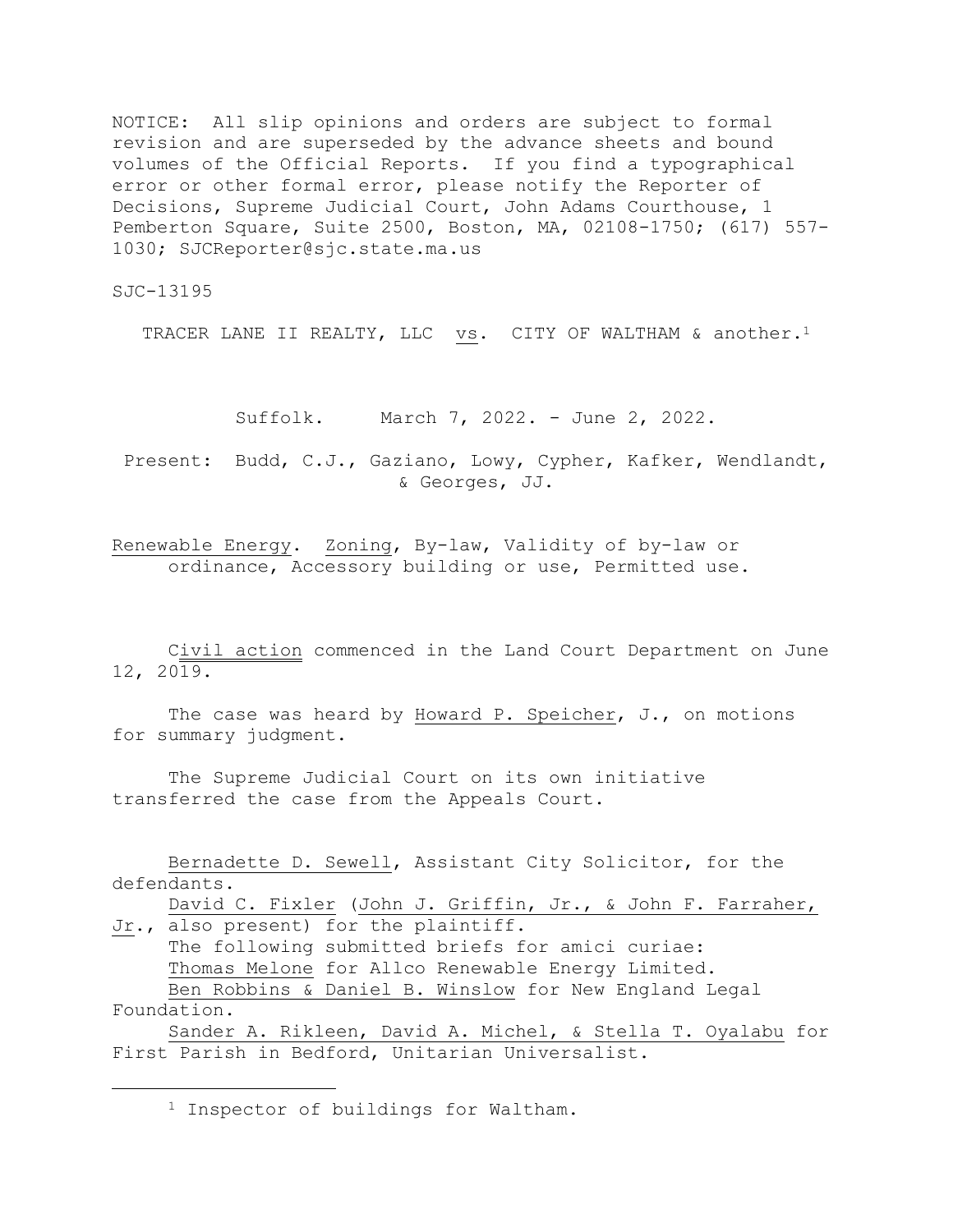Michael Pill, pro se.

Maura Healey, Attorney General, & David S. Frankel & Megan M. Herzog, Special Assistant Attorneys General, for the Commonwealth. Margaret E. Sheehan & Jonathan Polloni for Save the Pine

Barrens, Inc., & others.

David K. McCay, Lauren E. Sparks, & Tatiana Tway for town of Charlton & another.

Kate Moran Carter, Charles N. Le Ray, & Nicholas P. Shapiro for Real Estate Bar Association for Massachusetts, Inc., & another.

LOWY, J. Tracer Lane II Realty, LLC (developer), seeks to build a solar energy system centered in Lexington and an access road to the facility through Waltham. Although the solar energy system would be centered on property zoned for commercial use, the access road would be on property zoned for residential use. Waltham officials indicated to the developer that the developer could not construct the access road because the road would constitute a commercial use in a residential zone. However, a Land Court judge determined on cross motions for summary judgment that this prohibition was improper because G. L. c. 40A, § 3, ninth par., which protects solar energy systems from local regulation that is not "necessary to protect the public health, safety or welfare," allowed the developer to lay the access road. We affirm.<sup>2</sup>

<sup>2</sup> We acknowledge the amicus briefs submitted by Allco Renewable Energy Limited; New England Legal Foundation; First Parish in Bedford, Unitarian Universalist; Michael Pill; the Commonwealth; Save the Pine Barrens, Inc., select board of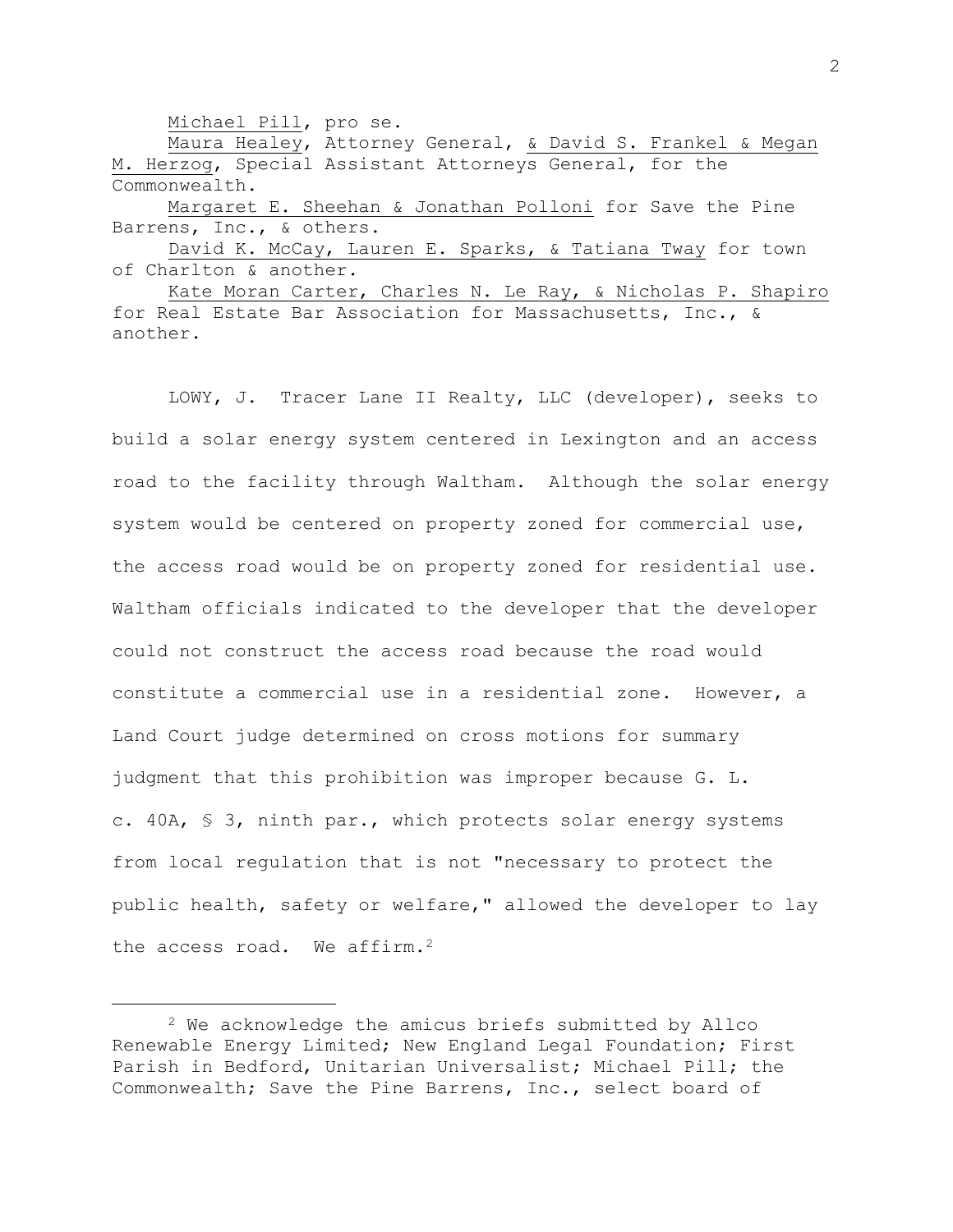Background. 1. Facts and procedural history. The following facts are undisputed. The developer owns land in Lexington and in Waltham. The Lexington property is in an area zoned for commercial and manufacturing use, whereas the Waltham property is in an area zoned for residential use. The developer intends to construct a one-megawatt solar energy system centered on the Lexington property that will cover an area of approximately 413,600 square feet and contribute solar energy to the electrical grid. To access the part of the solar energy system that is on the Lexington property, the developer intends to build an access road over its Waltham property. Construction vehicles would use the access road while the solar energy system was being built, and maintenance trucks would periodically use the access road thereafter. The access road would include overhead wires and utility poles connecting the structure in Lexington to the electrical grid.

Pelham, select board of Wendell, planning board of Buckland, planning board of Pelham, planning board of Shutesbury, planning board of Wendell, conservation commission of Wendell, Save Massachusetts Forests, Wareham Land Trust, Jones River Watershed Association, Concerned Citizens of Franklin County, and RESTORE: The North Woods; town of Charlton and town of Warren; and the Real Estate Bar Association for Massachusetts, Inc., and the Abstract Club.

We do not address in this opinion arguments made by amici that are not "sufficiently related" to the arguments raised by the parties. Police Dep't of Salem v. Sullivan, 460 Mass. 637, 640 n.6 (2011).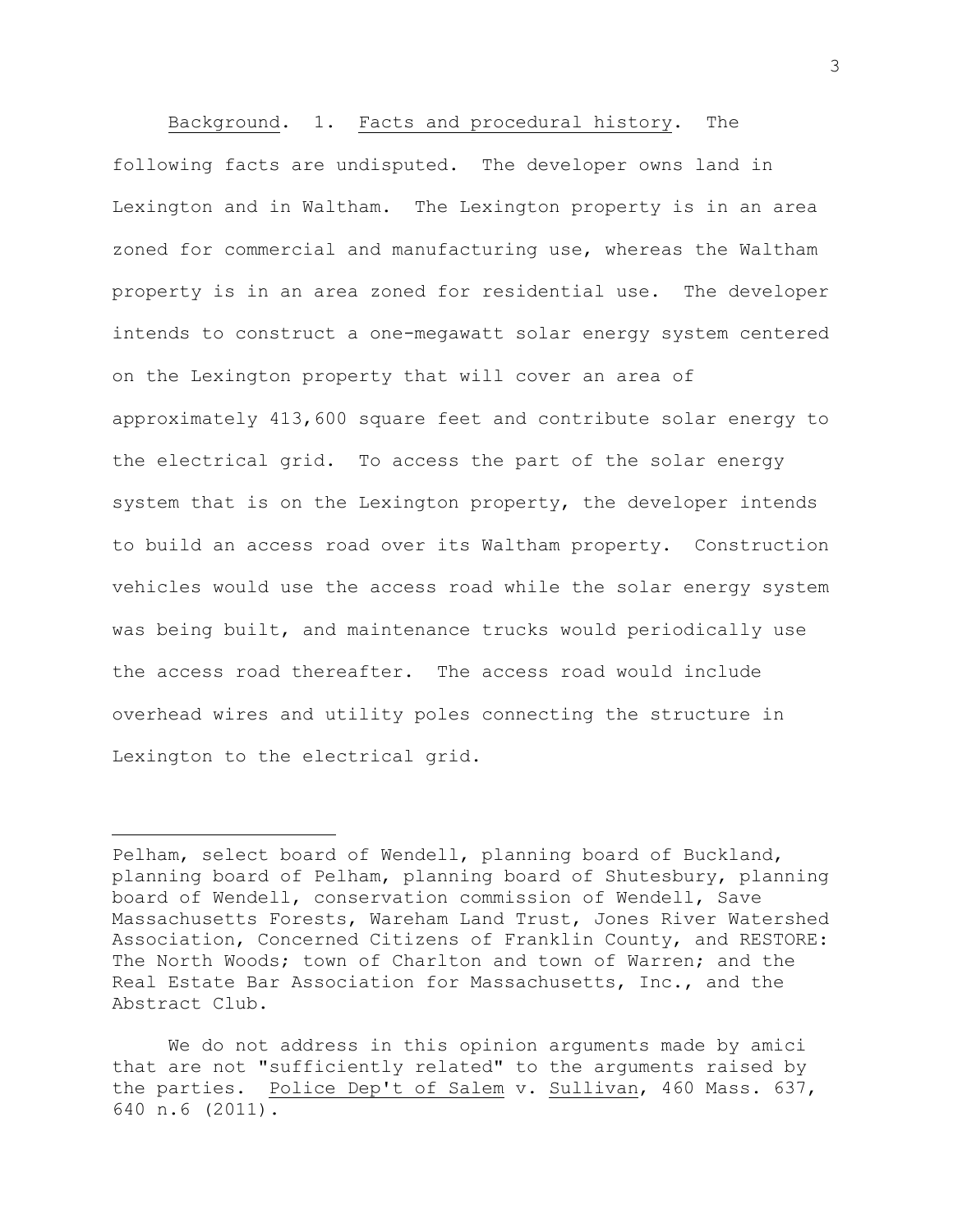Waltham officials indicated informally to the developer that the developer could not lay the access road because, according to Waltham, the road was not permitted in a residential zone. The developer then brought a complaint against Waltham and its building inspector in the Land Court pursuant to G. L. c. 240, § 14A, seeking a declaration that Waltham could not prohibit the developer from building the access road.<sup>3</sup> The parties cross-moved for summary judgment.

A Land Court judge allowed the developer's motion and declared that any prohibition on constructing the access road was improper pursuant to G. L. c. 40A, § 3, portions of which are often referred to as the Dover Amendment. That section states, in relevant part: "No zoning ordinance or by-law shall prohibit or unreasonably regulate the installation of solar energy systems or the building of structures that facilitate the collection of solar energy, except where necessary to protect the public health, safety or welfare." G. L. c. 40A, § 3, ninth par.

<sup>3</sup> General Laws c. 240, § 14A, states, in pertinent part: "The owner of a freehold estate in possession in land may bring a petition in the land court against a city or town wherein such land is situated . . . for determination as to the validity of a municipal ordinance, by-law or regulation . . . which purports to restrict or limit the present or future use, enjoyment, improvement or development of such land . . . ."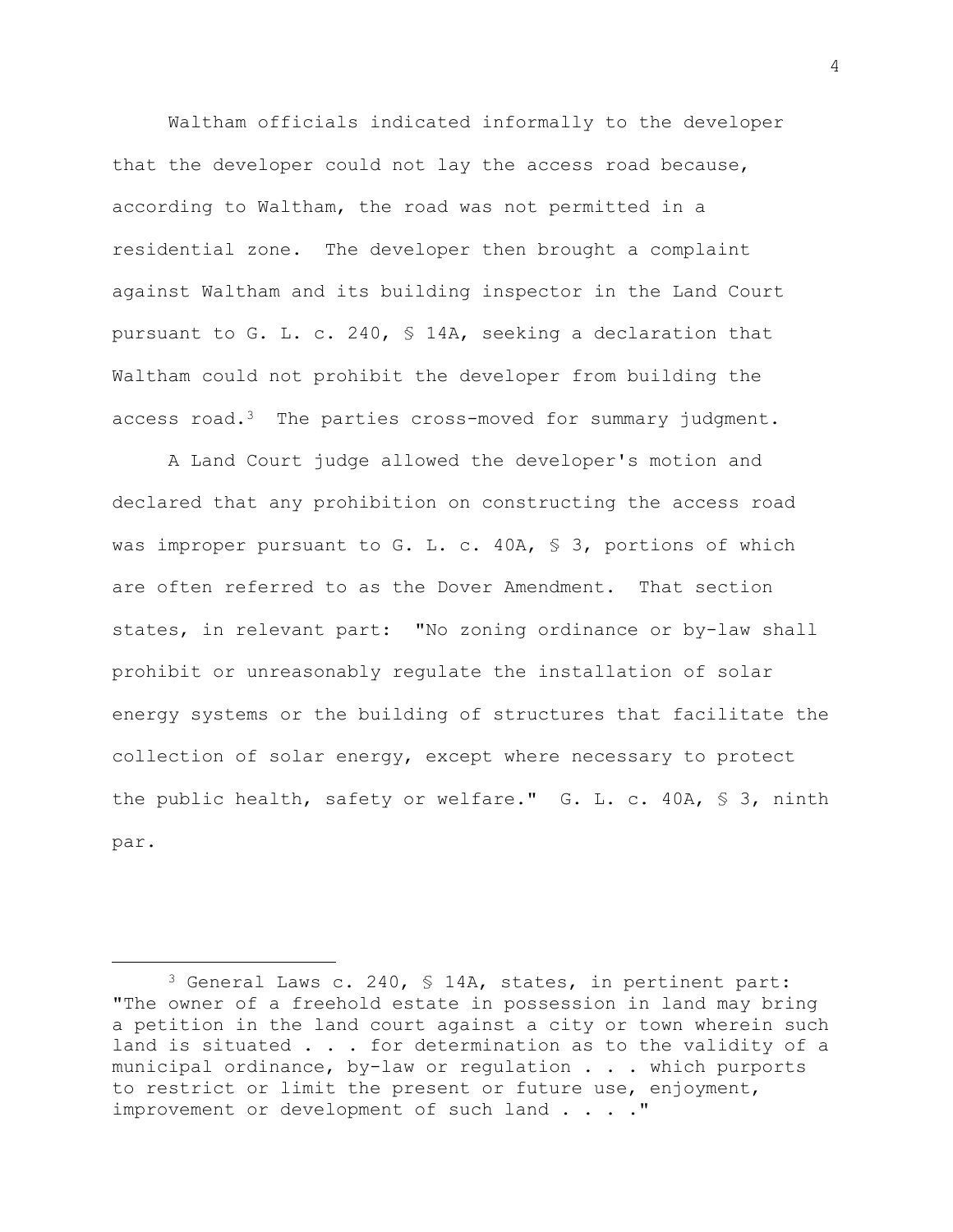Waltham and its building inspector appealed, and we transferred the case to this court on our own motion.

2. Waltham's zoning code. The parties dispute the extent to which Waltham's zoning code permits solar energy systems. According to the developer, the zoning code does not permit solar energy systems at all because, according to the code, "Any use of any building, structure or premises, not expressly permitted . . . , is hereby prohibited." Because the zoning code does not mention solar energy systems, the developer argues, it prohibits them.

Waltham asserts that the zoning code expressly permits solar energy systems in industrial zones, which encompass approximately one to two percent of Waltham's total area.<sup>4</sup> According to the zoning code, industrial zones may include "[e]stablishments for the generation of power for public or private consumption purposes that are further regulated by Massachusetts General Laws."

5

<sup>4</sup> The Waltham zoning map is in the record. To determine the percentage of Waltham that is in an industrial zone, we, like the Land Court judge, used the geographic information system version of the zoning map, available at https://webgis.city.waltham.ma.us/GPV51/Viewer.aspx [https://perma.cc/WDX3- 4CS4?type=image]. See Bask, Inc. vs. Borges, Mass. Land Ct., No. 19 MISC 000529, 28 LCR 568, 575 n.48 (Dec. 23, 2020) (where zoning map was in record, court took judicial notice of geographic information system version of map).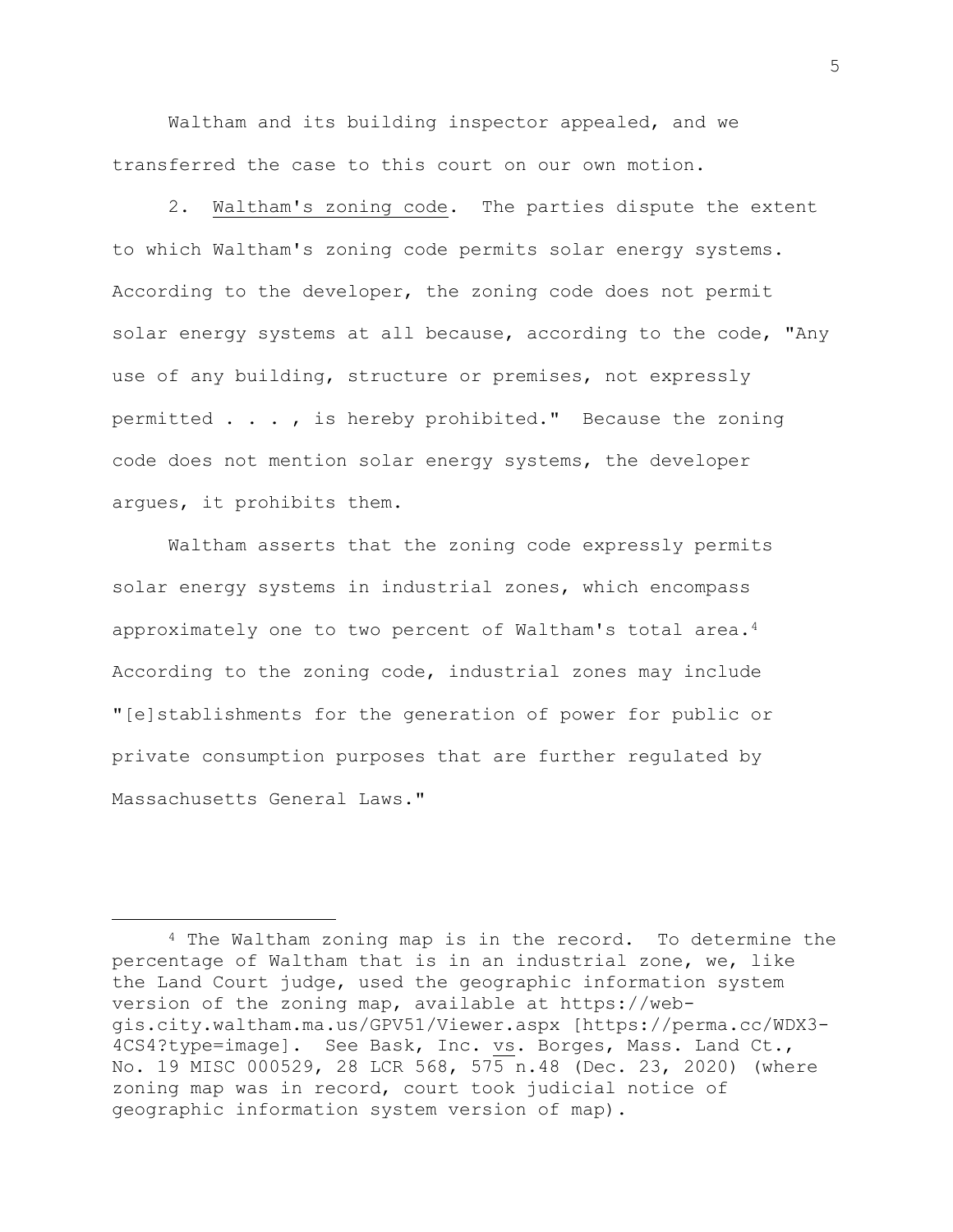Waltham also argues that the zoning code permits "accessory" solar energy systems in residential and commercial zones. The zoning code defines "accessory use" as the "[u]se of land, building or part of building that is customarily incidental and clearly subordinate to the principal use of the premises." The zoning code also defines accessory use as applied to residential and commercial zones.<sup>5</sup>

Discussion. 1. Standard of review and legal background. "Summary judgment is appropriate where there are no genuine issues of material fact and the moving party is entitled to judgment as a matter of law." Boelter v. Selectmen of Wayland, 479 Mass. 233, 237 (2018), quoting Boazova v. Safety Ins. Co., 462 Mass. 346, 350 (2012). See Mass. R. Civ. P. 56 (c), as amended, 436 Mass. 1404 (2002). "We review a decision on a motion for summary judgment de novo and, thus, 'accord no deference to the decision of the motion judge.'" Boelter,

<sup>5</sup> According to the zoning code, an accessory use in a residential zone is an "[a]ccessory use[] customarily incidental to any residential use permitted herein, provided that such use shall not include any activity conducted for gain, or any private walk or way giving access to such activity or any activity prohibited under this chapter." An accessory use in a commercial zone is an "[a]ccessory use[] customarily incidental to commercial uses allowed by this chapter, including but not limited to day care, cafeteria and health club facilities for employees only, and further including satellite dish antennas and similar transmission devices used for private business purposes of businesses located on the lot."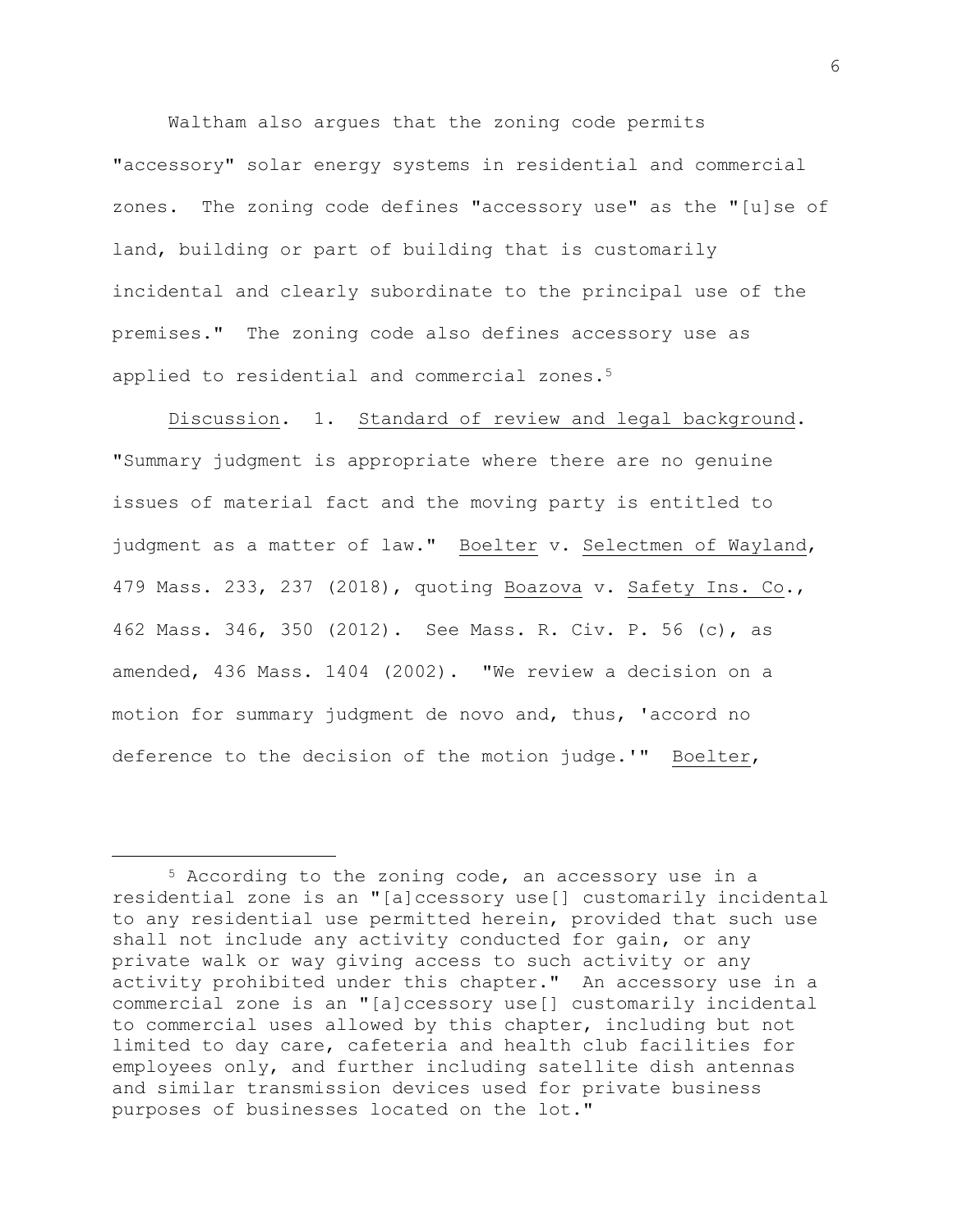supra, quoting Drakopoulos v. U.S. Bank Nat'l Ass'n, 465 Mass. 775, 777 (2013).

The statute at issue here, G. L. c. 40A, § 3, "was originally enacted to prevent municipalities from restricting educational and religious uses of land, but the Legislature has expanded [the statute] over time to ensure that other land uses would be free from local interference" (citation omitted). Crossing Over, Inc. v. Fitchburg, 98 Mass. App. Ct. 822, 829 (2020). The Legislature demonstrated its intent to protect solar energy systems from local regulation when it passed "An Act promoting solar energy and protecting access to sunlight for solar energy systems." St. 1985, c. 637. See Berriault v. Wareham Fire Dist., 365 Mass. 96, 97 (1974) (statute's title evidence of legislative intent). That statute added a paragraph to G. L. c. 40A, § 3, that states: "No zoning ordinance or bylaw shall prohibit or unreasonably regulate the installation of solar energy systems or the building of structures that facilitate the collection of solar energy, except where necessary to protect the public health, safety or welfare." G. L. c. 40A, § 3, ninth par., inserted by St. 1985, c. 637, § 2. When interpreting this paragraph, we keep in mind that it was enacted to help promote solar energy generation throughout the Commonwealth. Cf. Watros v. Greater Lynn Mental Health & Retardation Assoc., 421 Mass. 106, 113-114 (1995) (interpreting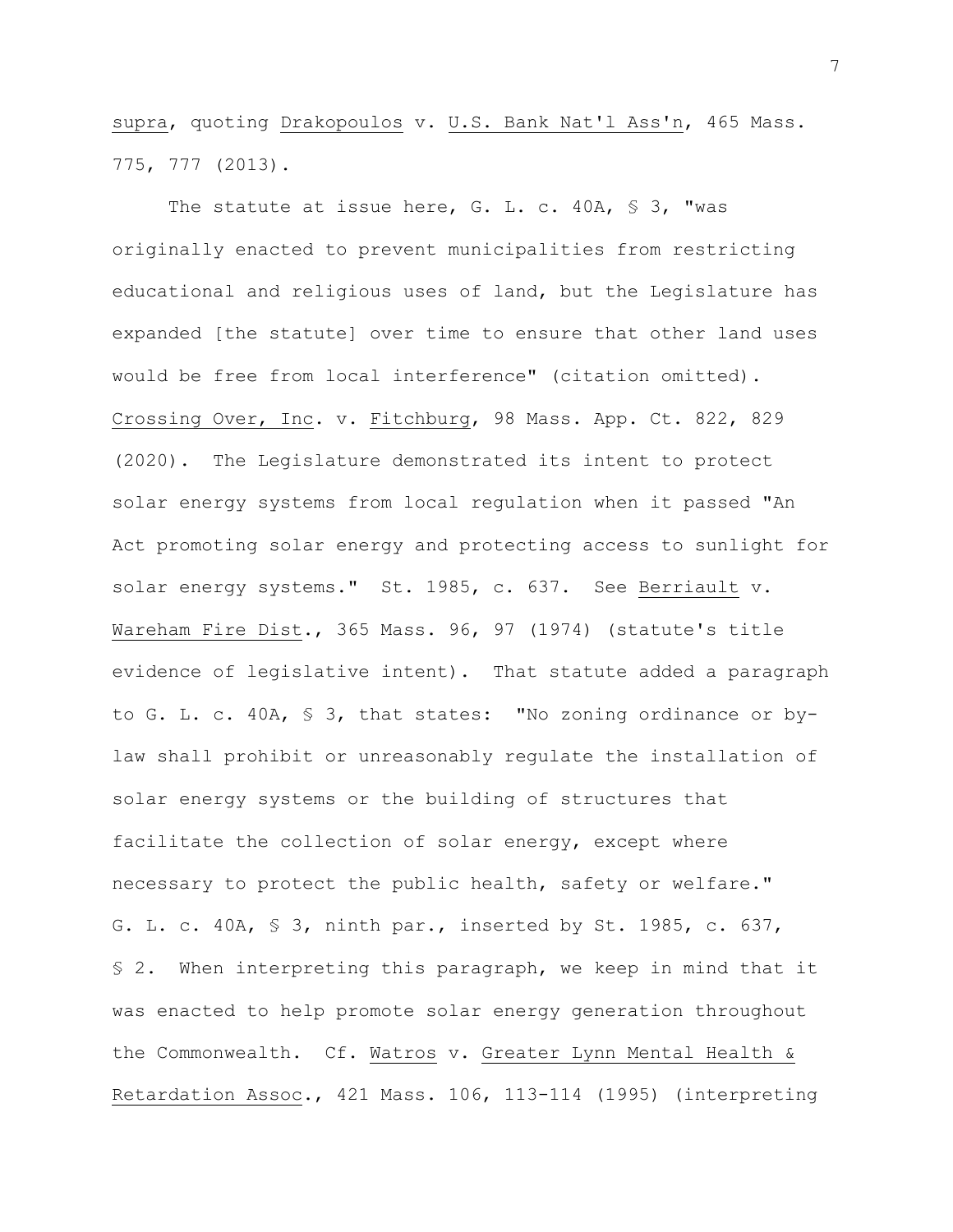G. L. c. 40A, § 3, second par., in light of Legislature's "overall intent . . . to prevent local interference with the use of real property for educational purposes").

2. Whether the access road is governed by G. L. c. 40A, § 3, ninth par. The solar energy provision applies to "solar energy systems" and "structures that facilitate the collection of solar energy." G. L. c. 40A, § 3, ninth par.6 Waltham acknowledges that the structure proposed to be built on the Lexington property is a "solar energy system." It argues, however, that the access road proposed to be built on the Waltham property is not governed directly by G. L. c. 40A,  $\frac{1}{5}$  3, ninth par. We disagree.

Because we have not yet analyzed the ninth paragraph of G. L. c. 40A, § 3, we turn to the abundant case law interpreting that section's other paragraphs. See Rogers v. Norfolk, 432 Mass. 374, 377-378 (2000) (looking to other paragraphs of G. L. c. 40A, § 3, for guidance when interpreting third paragraph for first time). In those cases, we have considered ancillary structures to be part of the protected use at issue. See Martin v. Corporation of the Presiding Bishop of the Church of Jesus

<sup>6</sup> For purposes of G. L. c. 40A, § 3, ninth par., a "solar energy system" is "a device or structural design feature, a substantial purpose of which is to provide daylight for interior lighting or provide for the collection, storage and distribution of solar energy for space heating or cooling, electricity generating, or water heating." G. L. c. 40A, § 1A.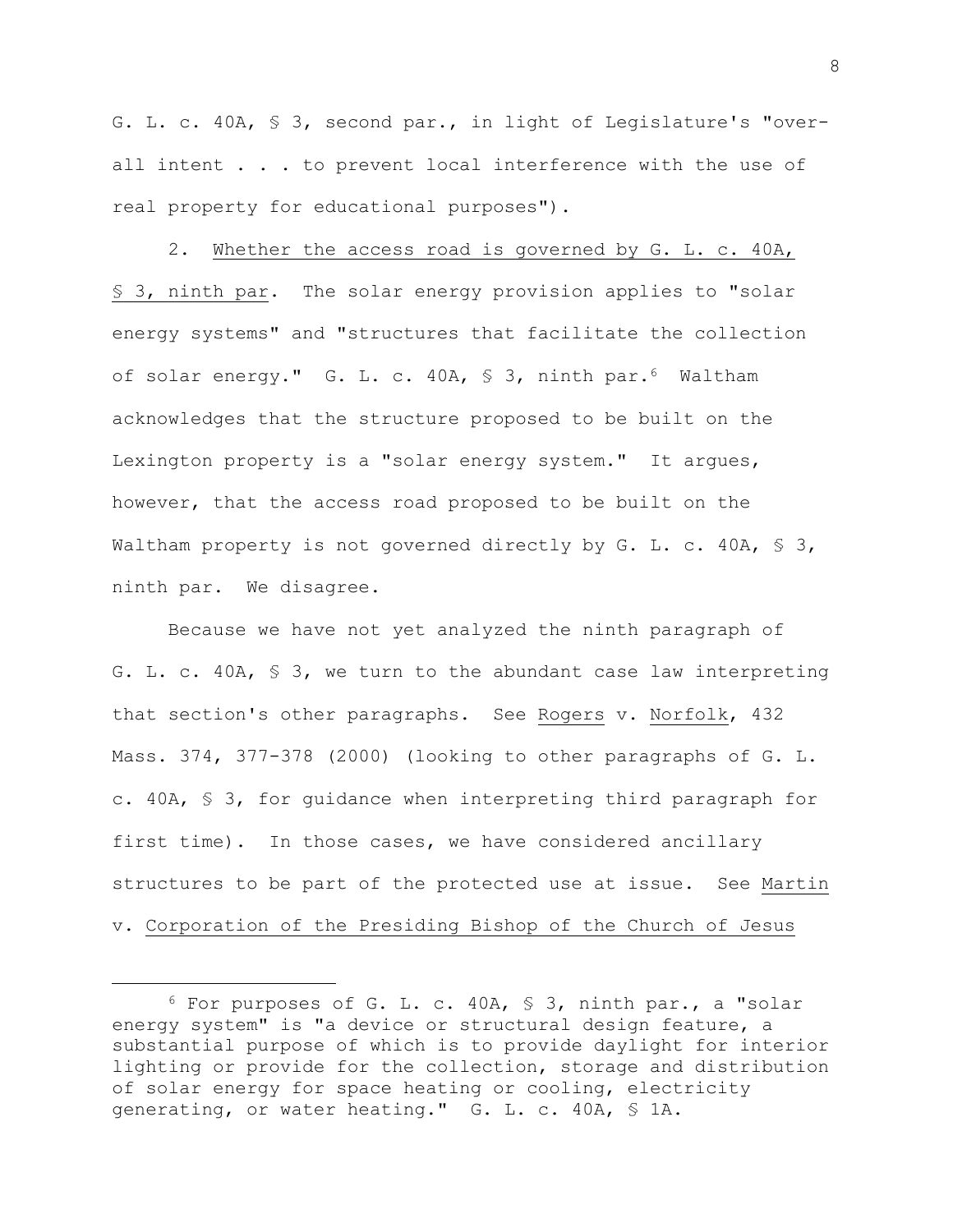Christ of Latter-Day Saints, 434 Mass. 141, 149 (2001) (church steeple need not have independent religious function to be considered part of religious use); Watros, 421 Mass. at 113-114 ("No distinction is made by the statute regarding its applicability to 'principal' or 'accessory' buildings, and it is clear that the over-all intent of the Legislature was to prevent local interference with the use of real property for educational purposes"); Trustees of Tufts College v. Medford, 415 Mass. 753, 754-755, 763-764 (1993) (applying statute to college's parking garage). See also Henry v. Board of Appeals of Dunstable, 418 Mass. 841, 844 (1994) ("the scope of the agricultural or horticultural use exemption encompasses related activities"). We reach the same conclusion here. Given the access road's importance to the primary solar energy collection system in Lexington -- it will facilitate the primary system's construction, maintenance, and connection to the electrical grid -- we conclude that the access road is part of the solar energy system. Cf. Beale v. Planning Bd. of Rockland, 423 Mass. 690, 694 (1996) (access road in one zoning district leading to another zoning district "is considered to be in the same use as the parcel to which the access leads"). Therefore, G. L. c. 40A, § 3, ninth par., applies to the access road.

3. Whether G. L. c. 40A, § 3, ninth par., prohibits Waltham's decision. The solar energy provision provides that a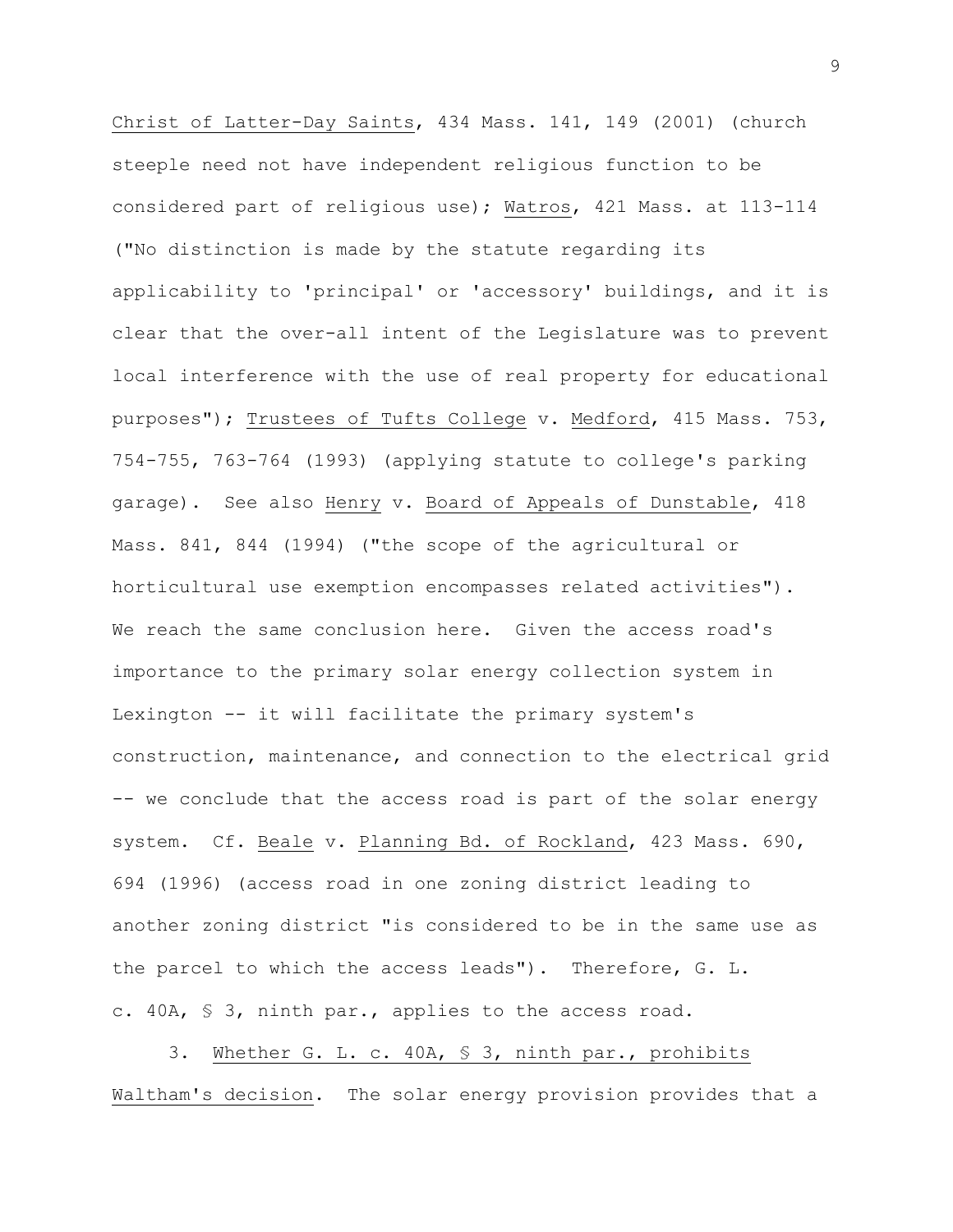municipality shall not "prohibit or unreasonably regulate the installation of solar energy systems . . . except where necessary to protect the public health, safety or welfare." G. L. c. 40A, § 3, ninth par. That statutory language provides municipalities with more flexibility than statutory protections for land use for education, religion, and child care, which allow only for reasonable regulations on such matters as bulk and height. See G. L. c. 40A, § 3, second par. ("No zoning ordinance or by-law shall . . . prohibit, regulate or restrict the use of land or structures for religious purposes or for educational purposes . . . ; provided, however, that such land or structures may be subject to reasonable regulations concerning the bulk and height of structures and determining yard sizes, lot area, setbacks, open space, parking and building coverage requirements"), third par. ("No zoning ordinance or bylaw . . . shall prohibit, or require a special permit for, the use of land or structures . . . for the primary, accessory or incidental purpose of operating a child care facility; provided, however, that such land or structures may be subject to reasonable regulations concerning the bulk and height of structures and determining yard sizes, lot area, setbacks, open space, parking and building coverage requirements").

The case law addressing these other protected uses is nevertheless helpful in deciding whether a prohibition or

10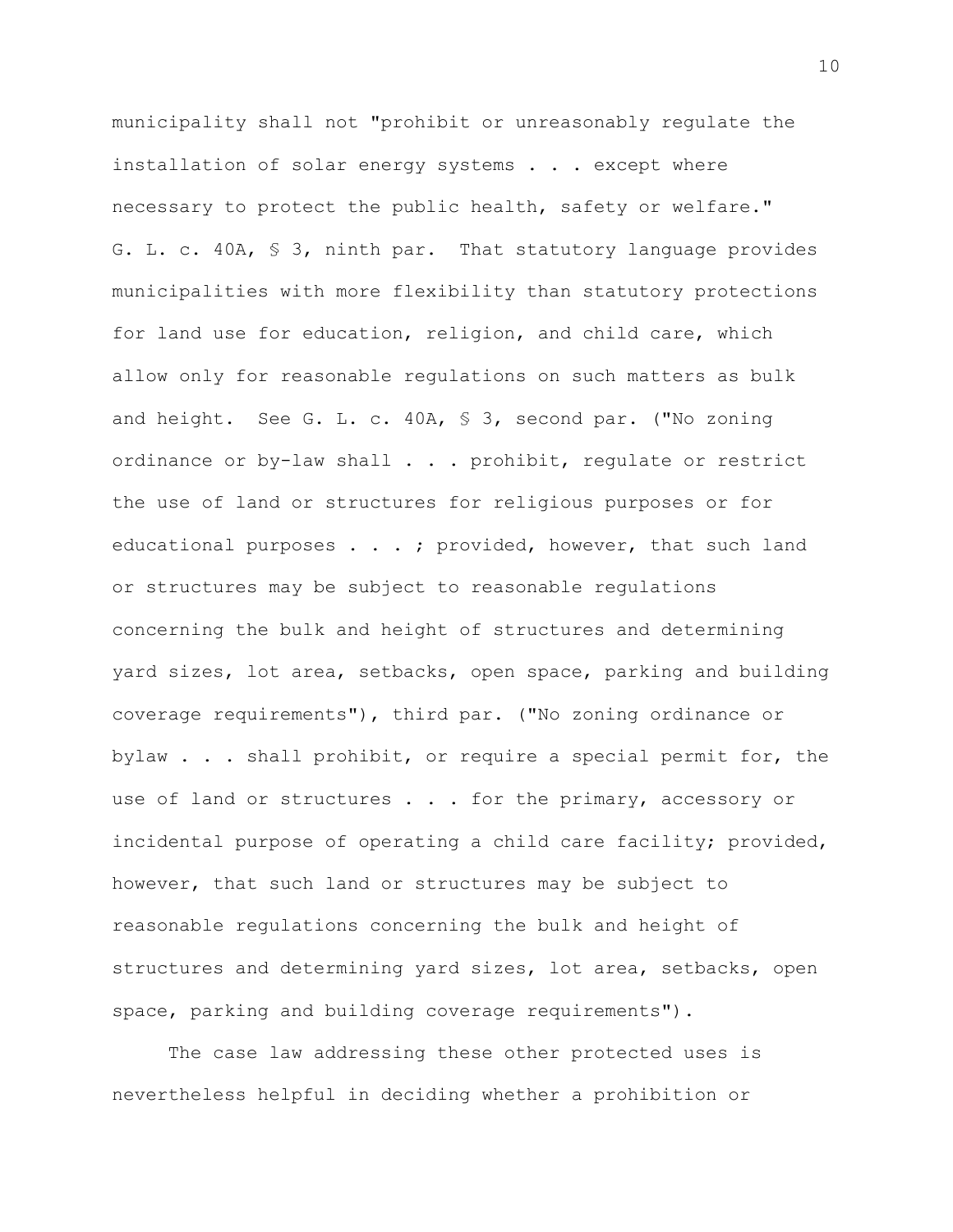regulation of solar energy systems is valid. When evaluating an ordinance or by-law's facial validity under other sections of G. L. c. 40A, § 3, we have balanced the interest that the ordinance or by-law advances and the impact on the protected use. See Rogers, 432 Mass. at 379 ("The proper test for determining whether the provision in issue contradicts the purpose of G. L. c. 40A, § 3, third par., is to ask whether the footprint restriction furthers a legitimate municipal interest, and its application rationally relates to that interest, or whether it acts impermissibly to restrict the establishment of child care facilities in the town, and so is unreasonable").

The interest that Waltham's zoning code presumably advances -- preservation of each zone's unique characteristics -- is legitimate. See Rogers, 432 Mass. at 380 ("preservation of the residential character of neighborhoods is a legitimate municipal purpose to be achieved by local zoning control"). And, as just discussed, municipalities have more flexibility in restricting solar energy systems than they do, for instance, in the context of education, religion, or child care. Nevertheless, Waltham's zoning code unduly restricts solar energy systems.

Assuming Waltham is correct that the zoning code permits solar energy systems at all, it allows large-scale systems like the one at issue here in at most one to two percent of its land area. These standalone, large-scale systems, not ancillary to

11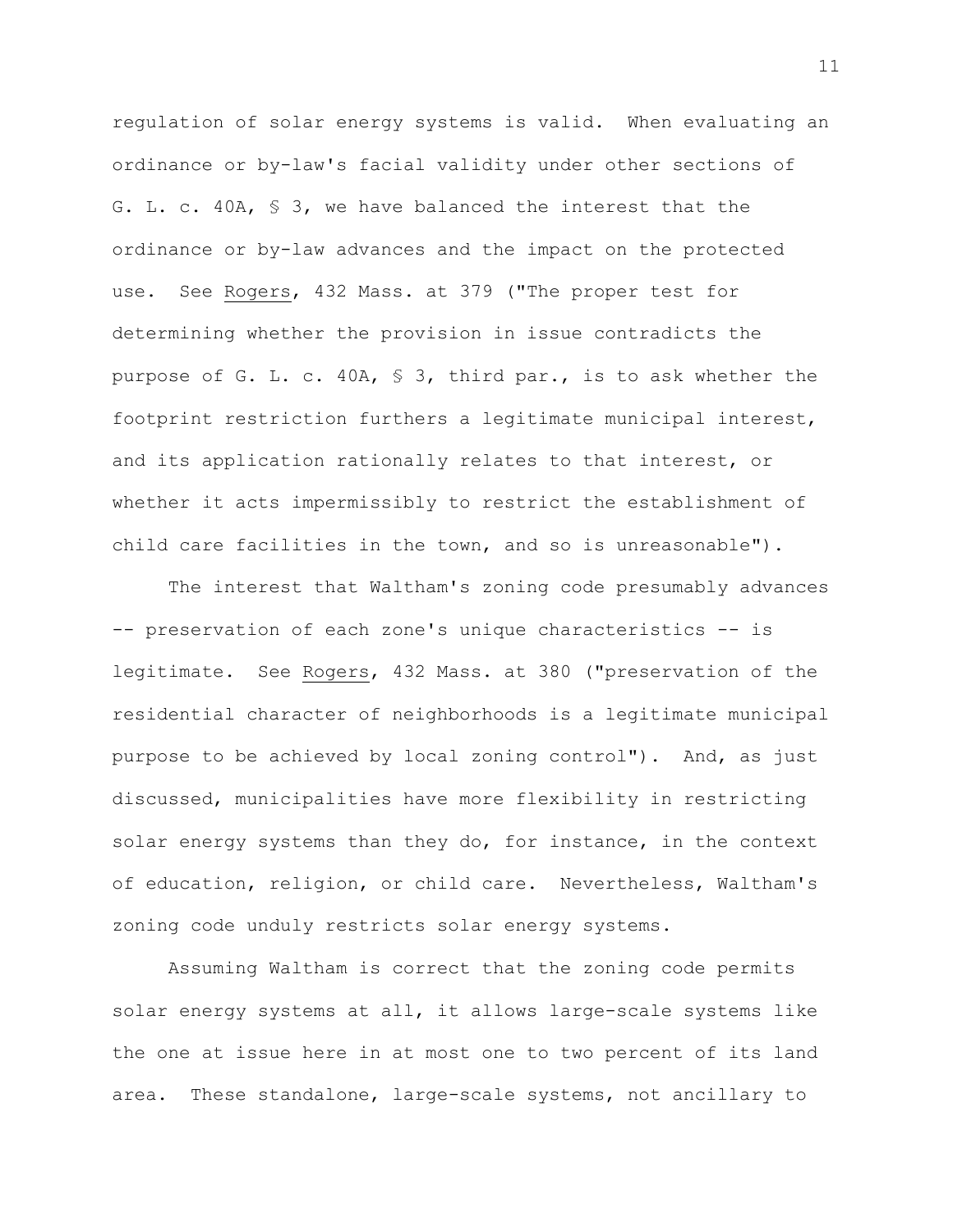any residential or commercial use, are key to promoting solar energy in the Commonwealth. See Executive Office of Energy and Environmental Affairs, Massachusetts 2050 Decarbonization Roadmap, at 4, 59 n.43 (Dec. 2020) ("the amount of solar power needed by 2050 exceeds the full technical potential in the Commonwealth for rooftop solar, indicating that substantial deployment of ground-mounted solar is needed under any circumstance in order to achieve [n]et [z]ero [greenhouse gas emissions by 2050]").<sup>7</sup> Nothing in the record suggests that this stringent limitation is "necessary to protect the public health, safety or welfare." G. L. c. 40A, § 3, ninth par. Where Waltham has prohibited solar energy systems like the one here in all but one to two percent of its land area, its zoning code violates the solar energy provision.

Like all municipalities, Waltham maintains the discretion to reasonably restrict the magnitude and placement of solar energy systems. An outright ban of large-scale solar energy systems in all but one to two percent of a municipality's land area, however, restricts rather than promotes the legislative goal of promoting solar energy. In the absence of a reasonable basis grounded in public health, safety, or welfare, such a prohibition is impermissible under the provision.

<sup>7</sup> Available at https://www.mass.gov/doc/ma-2050 decarbonization-roadmap/download [https://perma.cc/J593-CVNM].